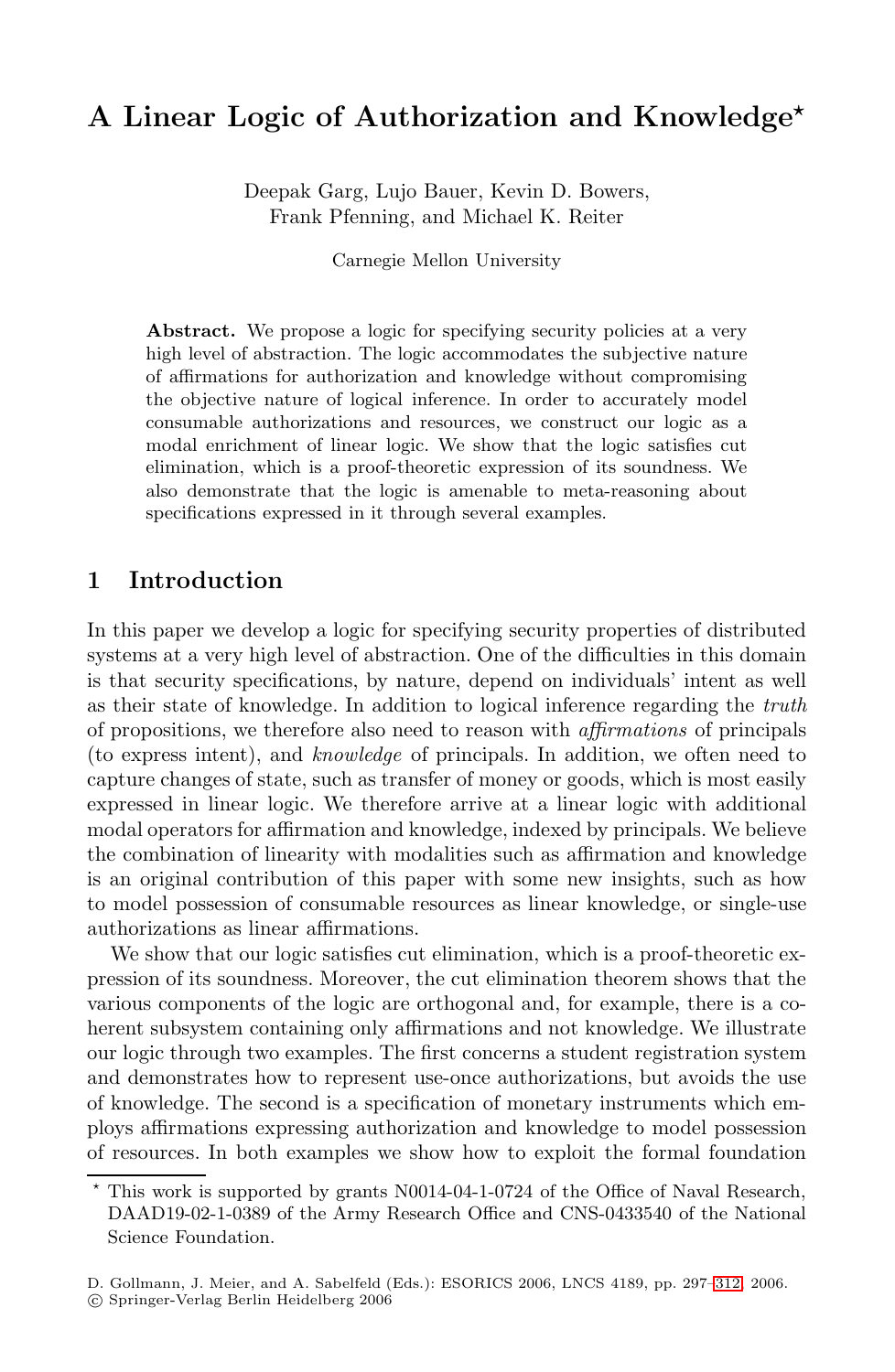of our logic in order to reason about properties of specifications expressed in it. In the student registration example we show that various constraints, such as the maximal number of credits a student can sign up for, are respected. In the monetary examples, we verify balance conditions on the total amount of money in the bank or under the control of principals. These meta-theoretic analyses rely again on cut elimination and a somewhat deeper property, namely completeness of focusing.

While beyond the scope of the present paper, some prior work on proofcarrying authorization [\[7](#page-15-0)[,8\]](#page-15-1) suggests that fragments of our logic would be a suitable basis for policy enforcement in a distributed architecture.

We now present the logic in two steps, first reviewing affirmation as developed in [\[14\]](#page-15-2) in the new context of linearity. We then add possession and knowledge, followed by a brief sketch of the meta-theory of our logic and the examples. We conclude with additional related work and future plans.

## **2 A Constructive Linear Logic of Affirmation**

When designing a new specification logic, we have to consider the range of properties we would like to express. First, we realize that we need standard logical connectives such as conjunction and implication. These are concerned with the truth of propositions, which is therefore our first judgment, A true. We also need reasoning from hypotheses, so our basic judgment form is a hypothetical judgment. One might say that this constitutes the objective part of the logic since everyone agrees on the laws of logical reasoning and therefore on the meaning of the connectives.

Second, we need a way for principals to express their intent, such as who may access some information they have. We call this judgment affirmation, written as K affirms A (principal K affirms proposition A). The affirmation of a proposition does not imply its truth, otherwise everyone could give themselves access to any resource simply by affirming this. For example, a principal may affirm that she has access to a certain file on the disk. This is an expression of her intent; in truth she will not have access to the file unless the security policy allows it. On the other hand, if A is true then all principals are willing to affirm A since we assume principals are rational and can verify evidence for A.

In an implementation, we imagine affirmations can be established in two ways: cryptographically via certificates containing  $A$  signed by  $K$ , and logically via a deduction proving that A is true. The combination of signed certificates and logical proofs is the foundation of proof-carrying authorization [\[6,](#page-15-3)[7\]](#page-15-0).

We would like to go a step further and allow affirmations that may be used only once. For example, a personal check for \$10 from  $K$  made out to  $L$  can be seen as an affirmation that K is prepared to pay L the sum of \$10. However, this affirmation can be used by  $L$  only once;  $L$  cannot be allowed to cash the check multiple times. In logical terms this means that the certificate is *linear*, and that our logic will be an enrichment of linear logic. Linear logic is characterized by a linear hypothetical judgment where each linear assumption must be used exactly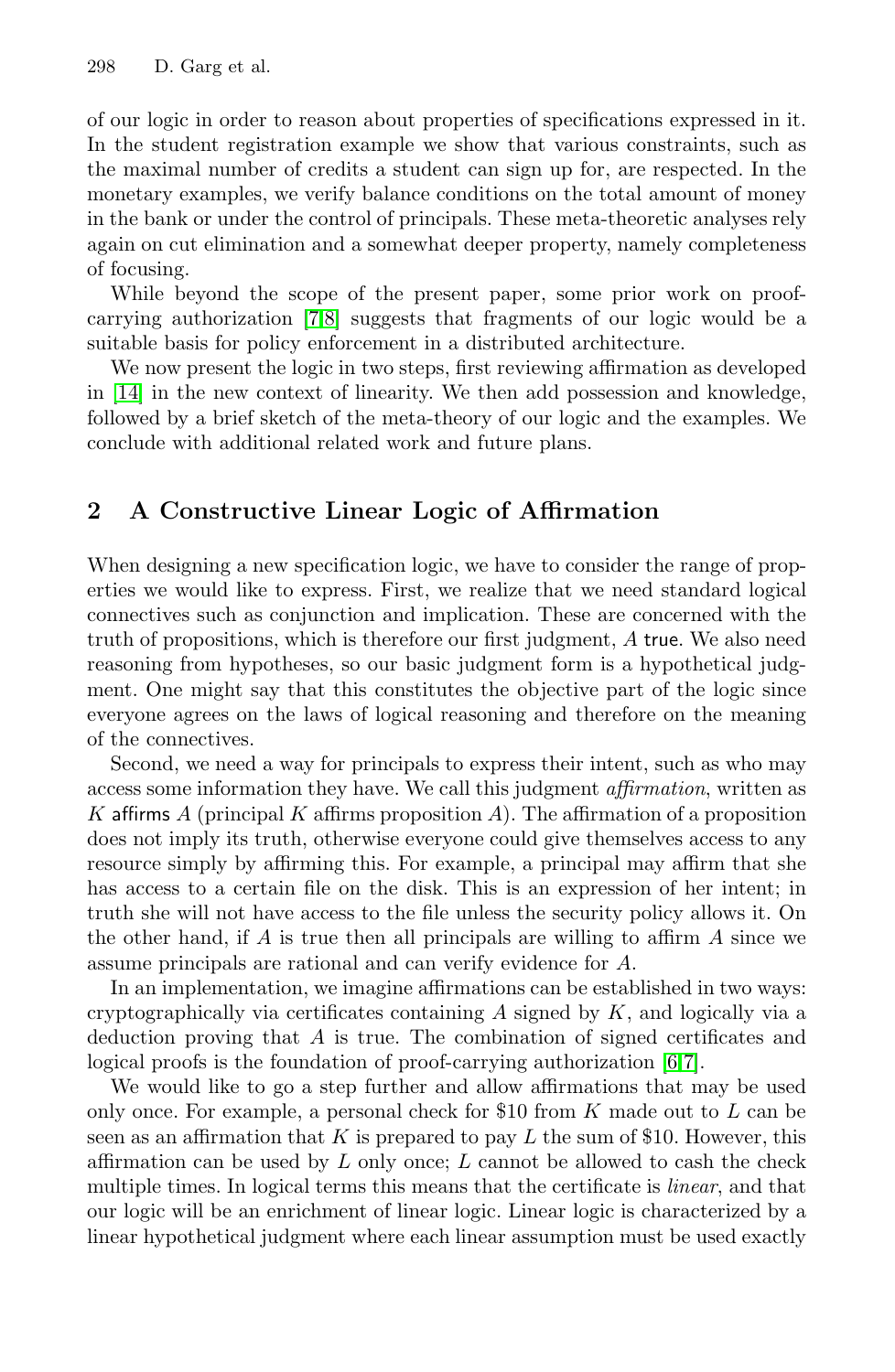once and therefore represents a consumable resource. Of course, we also still need assumptions whose use is unrestricted for reusable certificates. From the point of view of linear logic, these assumptions are of the form A valid, because their proof cannot depend on any linear resources.

Putting these observations together, we obtain the judgment forms

$$
\Gamma; \Delta \Longrightarrow A \text{ true}
$$
  

$$
\Gamma; \Delta \Longrightarrow K \text{ affirms } A
$$

where  $\Delta$  consists of linear (use-once) hypotheses A true and  $\Gamma$  consists of unrestricted (reusable) hypotheses A valid. It turns out that we do not need to explicitly consider conclusions of the form A valid or hypotheses of the form K affirms A because they can always be eliminated.

The first set of rules just captures the nature of the hypothetical judgments. Because A true or A valid can always be inferred from their position in the sequent, we will generally abbreviate these judgments to just A. The short-hand  $\gamma$  stands for judgments we consider on the right, which are either A true or  $K$  affirms  $A$ .

$$
\frac{\Gamma, A; \Delta, A \Longrightarrow \gamma}{\Gamma, A; \Delta \Longrightarrow \gamma} ( \text{copy})
$$

Next, the rules pertaining to the affirmation judgment. Because we do not consider hypotheses of the form  $K$  affirms  $A$ , there is only one rule which states that any principal  $K$  is prepared to affirm any true proposition.

$$
\frac{\Gamma;\Delta \Longrightarrow A}{\Gamma;\Delta \Longrightarrow K \text{ affirms } A} \text{(affirms)}
$$

Next, we internalize affirmation as a propositional modal operator so that we can combine affirmations with logical connectives such as implication. We write  $\langle K \rangle A$  for the proposition that internalizes K affirms A. In a sequent calculus connectives are characterized by left and right rules.

$$
\frac{\Gamma;\Delta \Longrightarrow K \text{ affirms } A}{\Gamma;\Delta \Longrightarrow \langle K \rangle A} (\langle \rangle R) \qquad \qquad \frac{\Gamma;\Delta,A \Longrightarrow K \text{ affirms } C}{\Gamma;\Delta,\langle K \rangle A \Longrightarrow K \text{ affirms } C} (\langle \rangle L)
$$

While the right rule is straightforward, the left rule is key to understanding the modal nature of affirmation. Observe that in order to apply the left rule to  $\langle K \rangle A$ , the succedent of the sequent must be an affirmation by the same principal  $K$ . This means we can move from the truth of  $\langle K \rangle A$  to the truth of A, but only if we are reasoning about the affirmations of  $K$ . This captures that  $K$  is rational.

#### **3 Possession and Knowledge**

The next step is to introduce knowledge into our logic. We are not aware of any attempts to combine epistemic logic with linear logic, so we believe this to be a contribution of this paper of independent interest.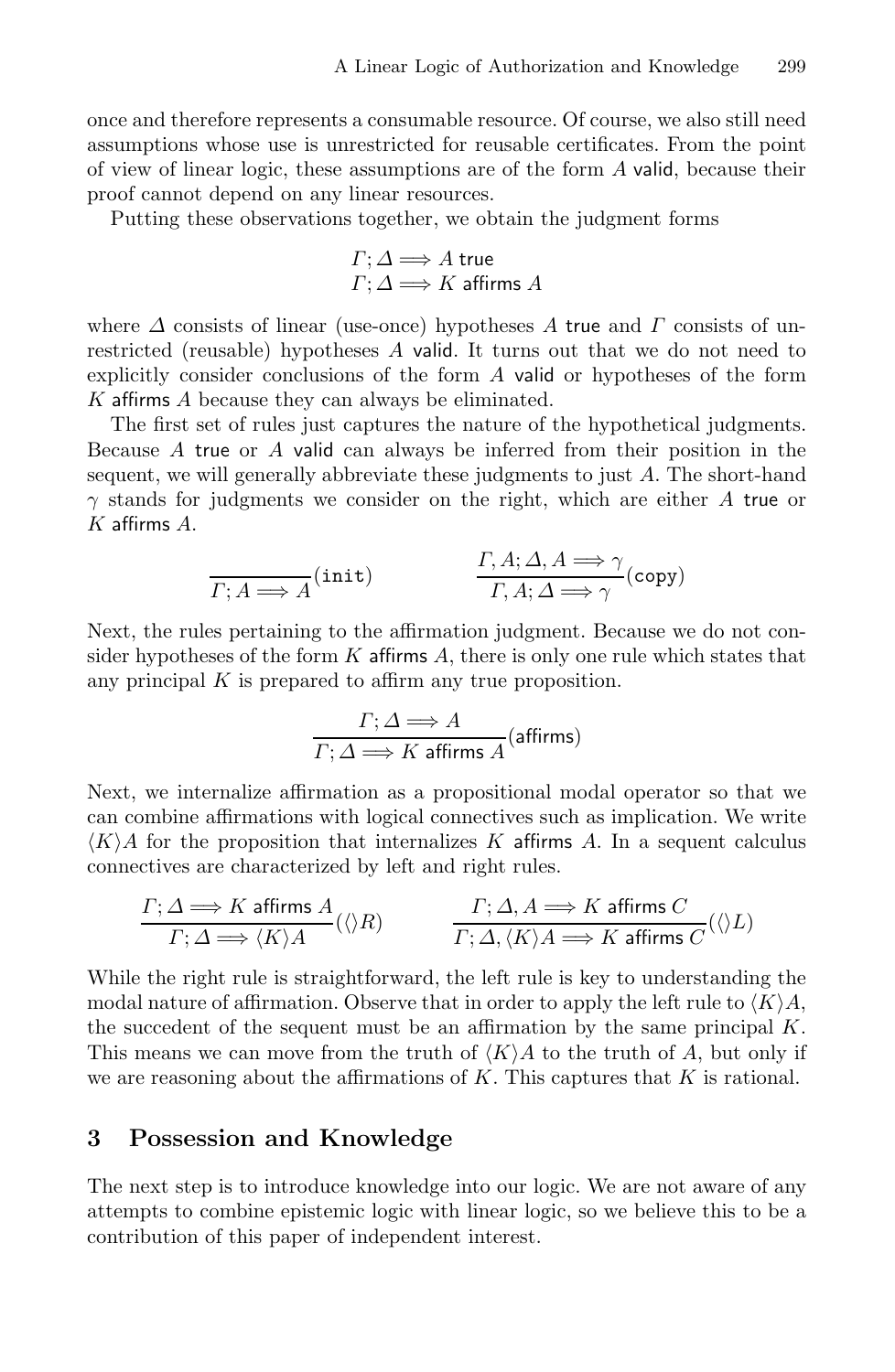One assumption commonly made about knowledge is that it is monotonic: we may learn more, for example, by inference, but we do not forget. Then what is "linear knowledge"? Returning to the usual interpretation of linear logic, we consider a linear assumption A true as a resource that may be consumed in a proof. Then linear knowledge is nothing but possession of a resource that may be consumed in a proof. We therefore write  $K$  has  $A$  for the new judgment of possession which is linear. It turns out we can always eliminate possession in the succedent of a sequent, so there is only one judgmental rule.

$$
\frac{\Gamma; \Delta, A \Longrightarrow \gamma}{\Gamma; \Delta, K \text{ has } A \Longrightarrow \gamma} \text{(has)}
$$

Informally, it states that if  $K$  possesses  $A$  then  $A$  may be used a resource. We have to take care, however, to make sure that other principals cannot steal the resource.

We internalize possession as a proposition,  $[K]A$ , expressing that it is true that K possesses A. The hypothetical nature of sequents means that a proposition [K]A in the succedent expresses potential possession, where a proof corresponds to a plan to achieve this position. For example, the sequent

$$
\cdot;K \text{ has } (B \multimap A), K \text{ has } B \Longrightarrow [K]A
$$

could be read as: If K has a means to transform a resource  $B$  into a resource A, and K also has resource  $B$ , then it is true that  $K$  can obtain resource A. Of course, resources  $B$  and  $B \to A$  would be consumed in the process of obtaining A, since those resources are linear.

The right rule expresses that, in order to show that  $K$  could obtain resource A, we have to show that resource A can be obtained using only the resources in  $\Gamma$  and  $\Delta$  that K possesses and no others. This requires a restriction operator that removes from a context  $\Delta$  all assumptions that are not of the form K has A, and similarly for the unrestricted context. In comparison, the left rule for  $[K]A$  is straightforward, just transforming the proposition to the corresponding judgment.

$$
\frac{\Gamma|_K; \Delta|_K \Longrightarrow A}{\Gamma; \Delta|_K \Longrightarrow [K]A}([\nR] \qquad \qquad \frac{\Gamma; \Delta, K \text{ has } A \Longrightarrow \gamma}{\Gamma; \Delta, [K]A \Longrightarrow \gamma}([\nL]
$$

The restriction operator on linear assumptions<sup>1</sup> is defined formally as

$$
(\cdot)|_K = \cdot
$$
  
\n
$$
(\Delta, K \text{ has } A)|_K = \Delta|_K, K \text{ has } A
$$
  
\n
$$
(\Delta, L \text{ has } A)|_K = \Delta|_K \text{ for } L \neq K
$$
  
\n
$$
(\Delta, A \text{ true})|_K = \Delta|_K
$$

This means in the  $\left\| R \right\|$  rule above, the linear context in the premise and the conclusion must contain only assumptions of the form  $K$  has  $B$  for the given  $K$ but possibly distinct B.

<sup>&</sup>lt;sup>1</sup> The corresponding operator on unrestricted assumptions  $\Gamma$  is given below.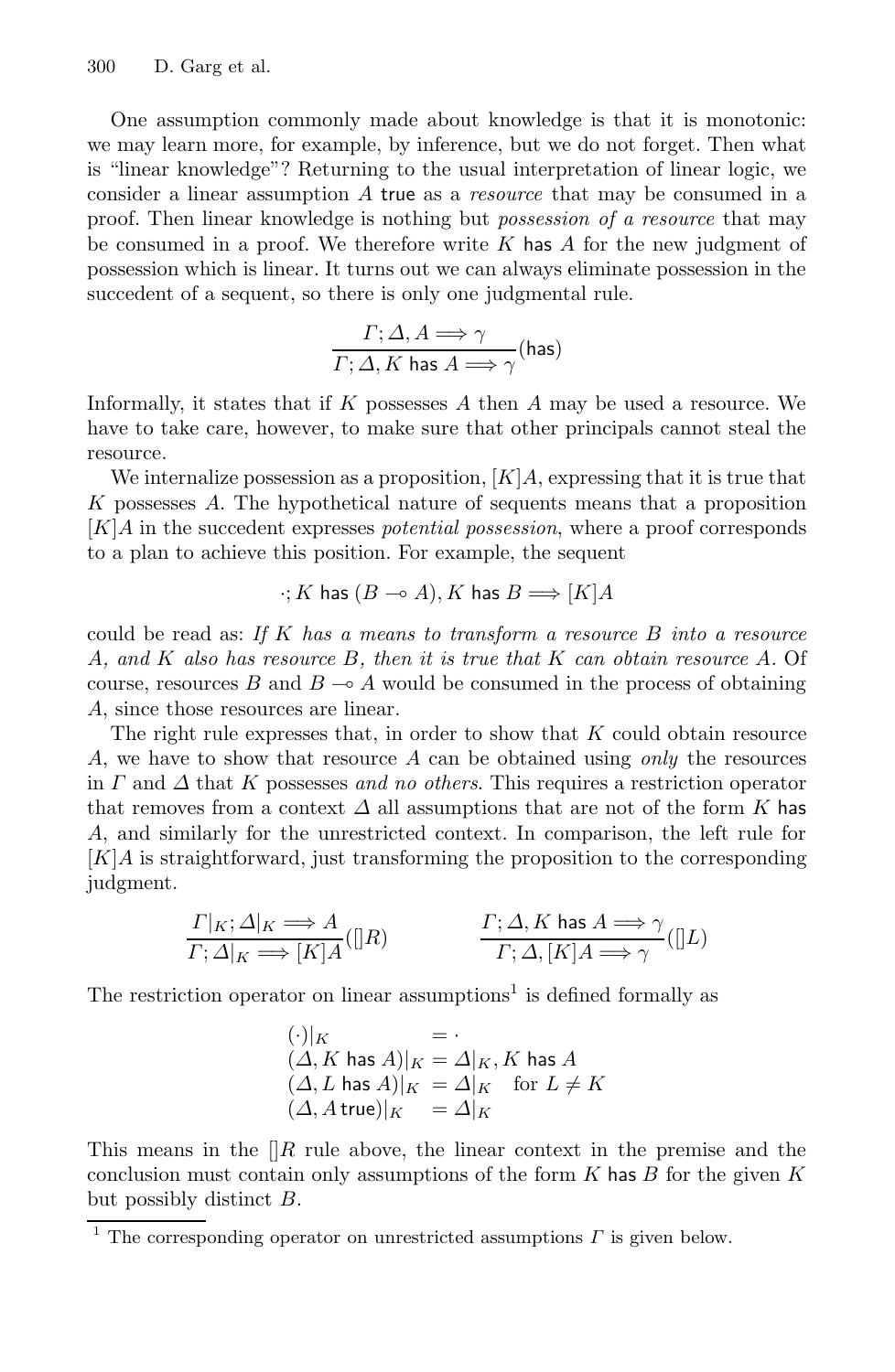We also need more traditional knowledge of propositions, subject to unrestricted reuse. We write this judgment as  $K$  knows  $A$ . By its nature, it belongs in the context  $\Gamma$ . Again, knowledge is only required in assumptions so we have only one rule pertaining directly to the judgment. It allows us to infer the truth of  $A$  given  $K$ 's knowledge of  $A$ . Of course, the converse must be prohibited.

$$
\frac{\Gamma, K \text{ knows } A; \Delta, A \Longrightarrow \gamma}{\Gamma, K \text{ knows } A; \Delta \Longrightarrow \gamma} \text{(knows)}
$$

Internalizing knowledge in the same way as possession, keeping in mind its unrestricted nature, we obtain the following two rules.

$$
\frac{\Gamma|_{K}; \cdot \implies A}{\Gamma; \cdot \implies \llbracket K \rrbracket A}(\llbracket R) \qquad \qquad \frac{\Gamma, K \text{ knows } A; \Delta \implies \gamma}{\Gamma; \Delta, \llbracket K \rrbracket A \implies \gamma}(\llbracket L)
$$

The first expresses that  $K$  can obtain knowledge of  $A$  if it follows by logical reasoning from the knowledge that K already has and no other assumptions. Formally, restriction is defined as follows.

$$
(\cdot)|_K = \cdot
$$
  
(*\Gamma*, *K* knows *A*)|<sub>K</sub> = *\Gamma*|<sub>K</sub>, *K* knows *A*  
(*\Gamma*, *L* knows *A*)|<sub>K</sub> = *\Gamma*|<sub>K</sub> for *L*  $\neq$  *K*  
(*\Gamma*, *A* valid)|<sub>K</sub> = *\Gamma*|<sub>K</sub>

This concludes our introduction to the basic logic, omitting only the standard connectives, both linear and non-linear. A description of the these may be found in [\[11\]](#page-15-4). We assume that the first-order universal quantifier is included because we need it to encode the examples in section [5.](#page-5-0) All results of the next section extend to the first-order case easily.

## **4 Cut Elimination**

In a sequent calculus the connectives are explained via their right and left rules. Since propositions are always decomposed in such rules when read from the conclusion to the premises, we are justified in saying that the meaning of propositions is determined by their proofs, but only if the underlying interpretation of the sequent as a hypothetical judgment is respected. This is the contents of two important theorems: the admissibility of cut and the identity principle. Admissibility of cut expresses that we can always eliminate an assumption A true if we can supply a proof of A true. The identity principle states that we only need the (init) rule  $\Gamma$ ;  $A \Longrightarrow A$  for the case where A is atomic. To prove these we need to state them in a more general form to account for the other judgments in our logic. Other properties, such as weakening and contraction for the unrestricted context are immediate and we don't state them explicitly.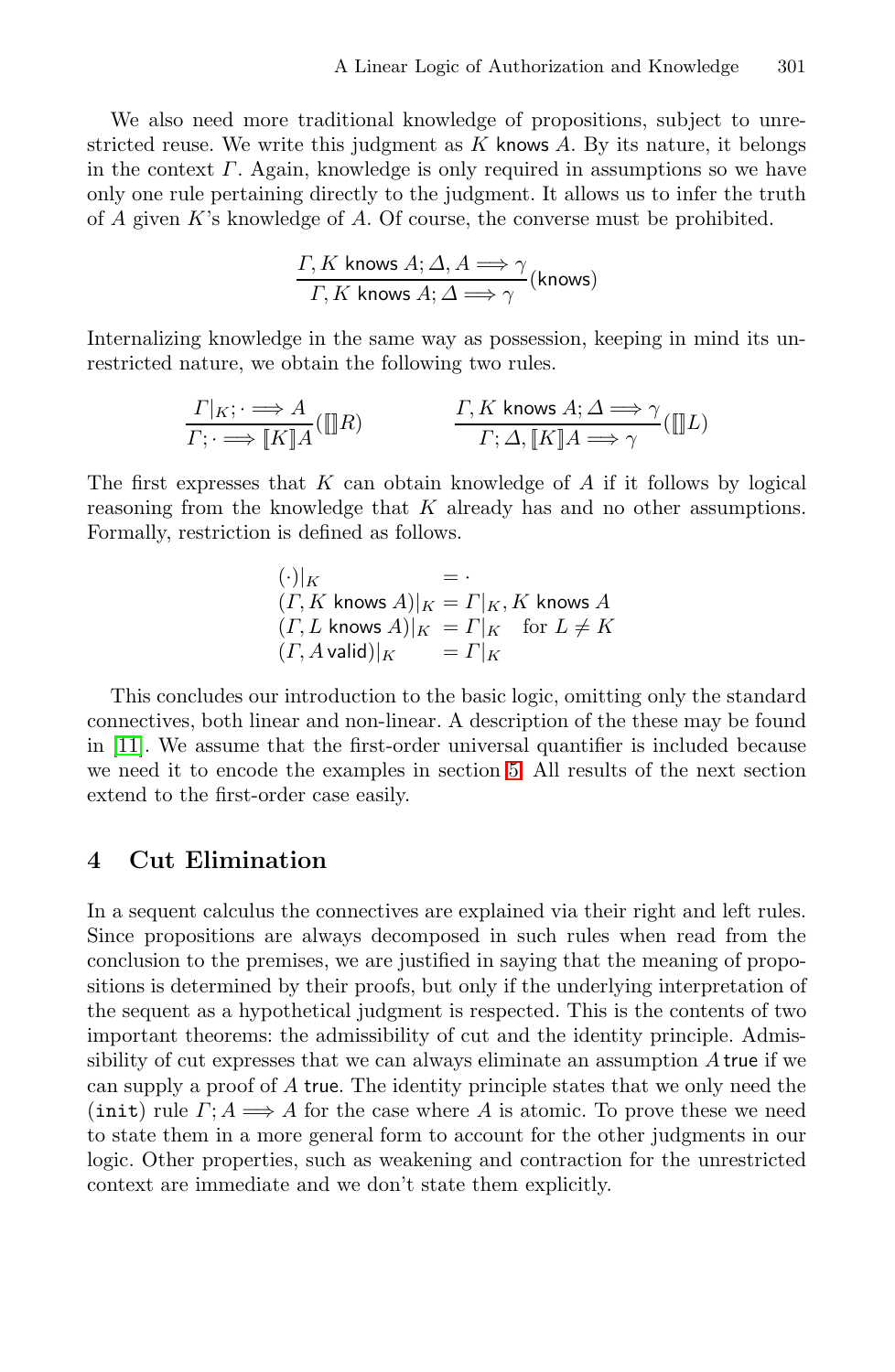## **Theorem 1 (Admissibility of cut).**

- 1. If  $\Gamma: \Delta \Longrightarrow A$  and  $\Gamma: \Delta', A \Longrightarrow \gamma$  then  $\Gamma: \Delta', \Delta \Longrightarrow \gamma$ .
- 2. If  $\Gamma: \longrightarrow A$  and  $\Gamma, A: \Delta' \longrightarrow \gamma$  then  $\Gamma: \Delta' \longrightarrow \gamma$ .
- 3. If  $\Gamma$ ;  $\Delta \Longrightarrow K$  affirms  $A$  and  $\Gamma$ ;  $\Delta', A \Longrightarrow K$  affirms  $C$  then  $\Gamma; \Delta, \Delta' \Longrightarrow$  $K$  affirms  $C$ .
- 4. If  $\Gamma|_K; \Delta|_K \Longrightarrow A$  and  $\Gamma; \Delta', K$  has  $A \Longrightarrow \gamma$  then  $\Gamma; \Delta', \Delta|_K \Longrightarrow \gamma$ .
- 5. If  $\Gamma|_K$ ;  $\implies$  A and  $\Gamma$ , K knows  $A; \Delta' \implies \gamma$  then  $\Gamma; \Delta' \implies \gamma$ .

Proof. By nested induction, first on the structure of the cut formula A and then on the size of the two given derivations, as in [\[18,](#page-15-5)[11\]](#page-15-4).

**Theorem 2 (Identity).** In the sequent calculus where initial sequents are restricted to atomic propositions,  $\Gamma: A \Longrightarrow A$  for any proposition A.

Proof. By induction on the structure of A.

## <span id="page-5-0"></span>**5 Examples and Reasoning About Policies**

We present two examples of security policies expressed in our logic using linear authorization and knowledge. The first one uses linear authorizations to describe a university course registration system. In the second example, we use linear knowledge and authorizations to represent a system of monetary instruments like checks, promissory notes and bank accounts. We reason about interesting properties of these systems (like correctness with respect to a given specification) using the logic. Some of the methods used for reasoning can be generalized beyond these examples. We return to this point briefly at the end of the section.

## **5.1 Course Registration**

This example describes a university registration system using linear authorizations. Some of the authorizations in this example may be replaced by linear possessions, but we do not do this to keep the example simple. We assume two main principals: a calendar which authorizes free time slots available for students, and a registrar who controls the entire registration process. The following table lists the predicates we use along with their intuitive meanings.

| $\texttt{slot}(S,T)$   | Student $S$ is free during time slot $T$                                    |
|------------------------|-----------------------------------------------------------------------------|
| $\text{credits}(S, R)$ | Student $S$ may register for $R$ more credits in the                        |
|                        | semester                                                                    |
|                        | registered(S, C, R, T) Student S is registered in course C for R credits in |
|                        | time slot $T$                                                               |
| $\mathtt{seats}(C,N)$  | There are $N$ more seats available in course $C$                            |
| course(C, R, T)        | Course $C$ is worth $R$ credits and runs in time slot $T$                   |

We wish to enforce three conditions during registration:

- 1. No student registers for more than a stipulated number of credits.
- 2. A student does not register for two courses that use the same time slot.
- 3. A maximum registration limit for each course is respected.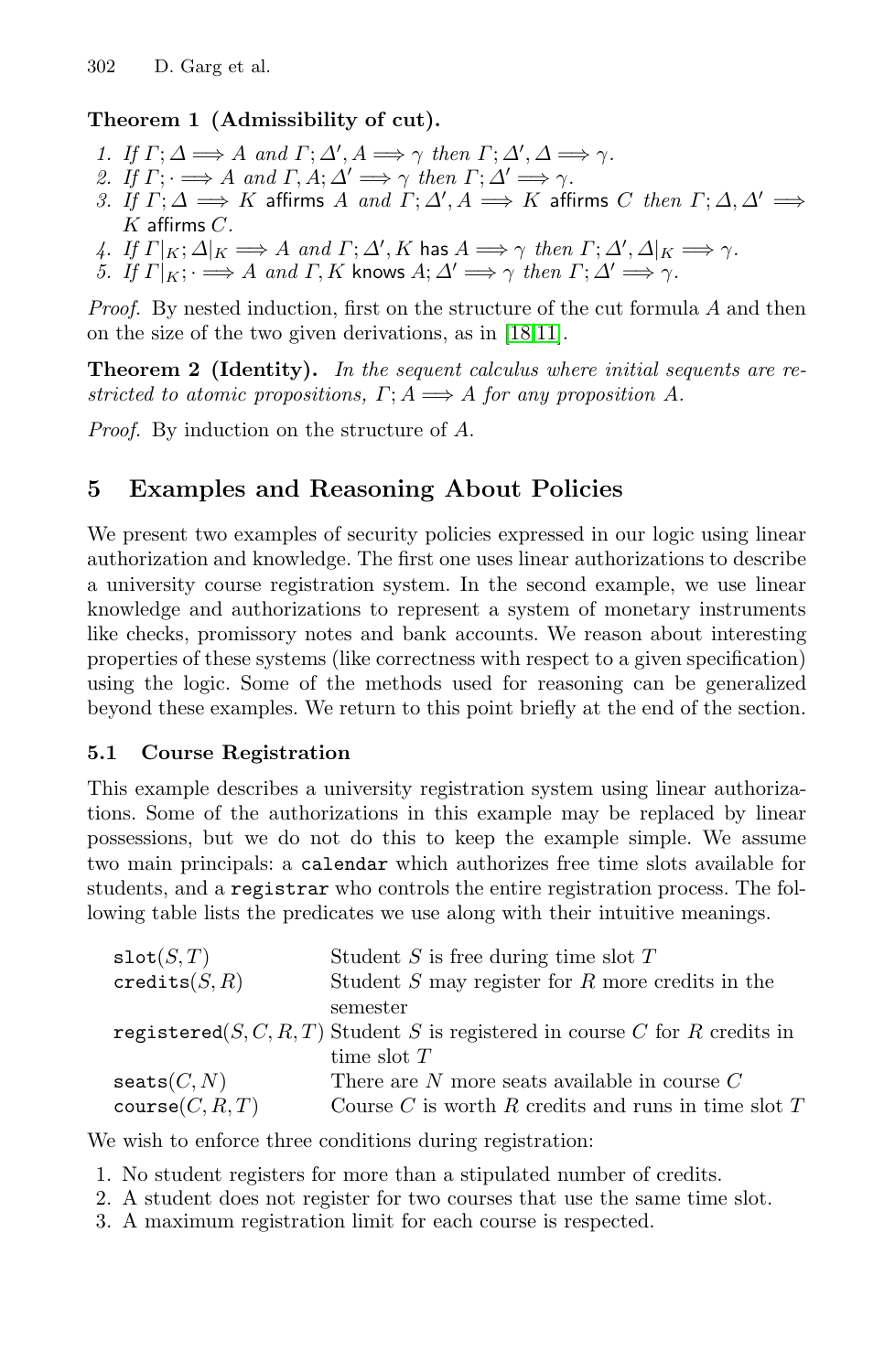In the logic, linear authorizations are represented as assumptions of the form  $\langle K \rangle A$  in the linear context  $\Delta$ . Authorizations meant for unrestricted use are represented as assumptions of the same form in the context  $\Gamma$ . In an implementation, these assumptions are substituted by certificates signed by the authorizing principals.

We assume that at the beginning of the semester a number of certificates are issued by the registrar and the calendar, i.e., we assume that a number of authorization assumptions are present in our context when we start reasoning. These are the following. For each student S there is one linear certificate of the form  $\langle$ registrar $\rangle$ credits $(S, R)$  issued by the registrar. This certificate mentions the maximum number of credits  $R$  that the student is permitted to take during the semester. For each possible time slot  $T$ , each student  $S$  gets one certificate of the form  $\langle$  calendar $\rangle$ slot $(S, T)$  from the calendar. This entitles the student to register for some course in time slot T .

For each course  $C$ , the registrar issues a linear certificate of the form  $\langle \text{register} \rangle$  seats  $(C, N)$ , that specifies the number of seats N in the course. The registrar also issues one *unrestricted* certificate for each course C. This certificate specifies the number of credits  $R$  the course is worth, and the time slot T in which it runs. It has the form  $\langle \text{register} \rangle \text{course}(C, R, T)$ .

Now we state the policy rule governing registration in courses. The rule is universally quantified over the terms  $S, N, R, R', C$  and T.

$$
\begin{array}{ll} \texttt{reg}: \langle \texttt{register} \rangle \texttt{course}(C, R, T) \supset \\ \langle \texttt{register} \rangle \texttt{seats}(C, N) \multimap \\ \langle \texttt{register} \rangle \texttt{credits}(S, R') \multimap \\ (N \geq 1) \supset (R' \geq R) \supset \\ \langle \texttt{calendar} \rangle \texttt{slot}(S, T) \multimap \\ (\langle \texttt{register} \rangle \texttt{registered}(S, C, R, T) \otimes \\ \langle \texttt{register} \rangle \texttt{credits}(S, R' - R) \otimes \\ \langle \texttt{register} \rangle \texttt{seats}(C, N - 1)) \end{array}
$$

Intuitively, this rule says the following: if course  $C$ , worth  $R$  credits and running in time slot  $T$ , has at least one seat available, and student  $S$  can register for at least  $R$  more credits during the semester and is free during time slot  $T$ , then  $S$  may register for the course  $C$ . The rule consumes the credential  $\langle$ registrar $\rangle$ credits $(S, R')$ , replacing it with a similar credential that decrements  $R'$  by the number R of credits that the course is worth. This enforces condition  $(1)$  above. The rule also consumes S's time slot credential corresponding to the course's time slot  $T$  to prevent her from registering in another course that runs in the same slot. This enforces condition (2). Condition (3) is enforced because the rule replaces the credential  $\langle \text{regularizer} \rangle$  seats  $(C, N)$  with  $\langle \text{register} \rangle$  seats  $(C, N - 1)$ . This reduces the number of seats available in the course by one.

Observe that there is no condition in the rule that represents intent of student  $S$  to register for course  $C$ . This is because we are interested in expressing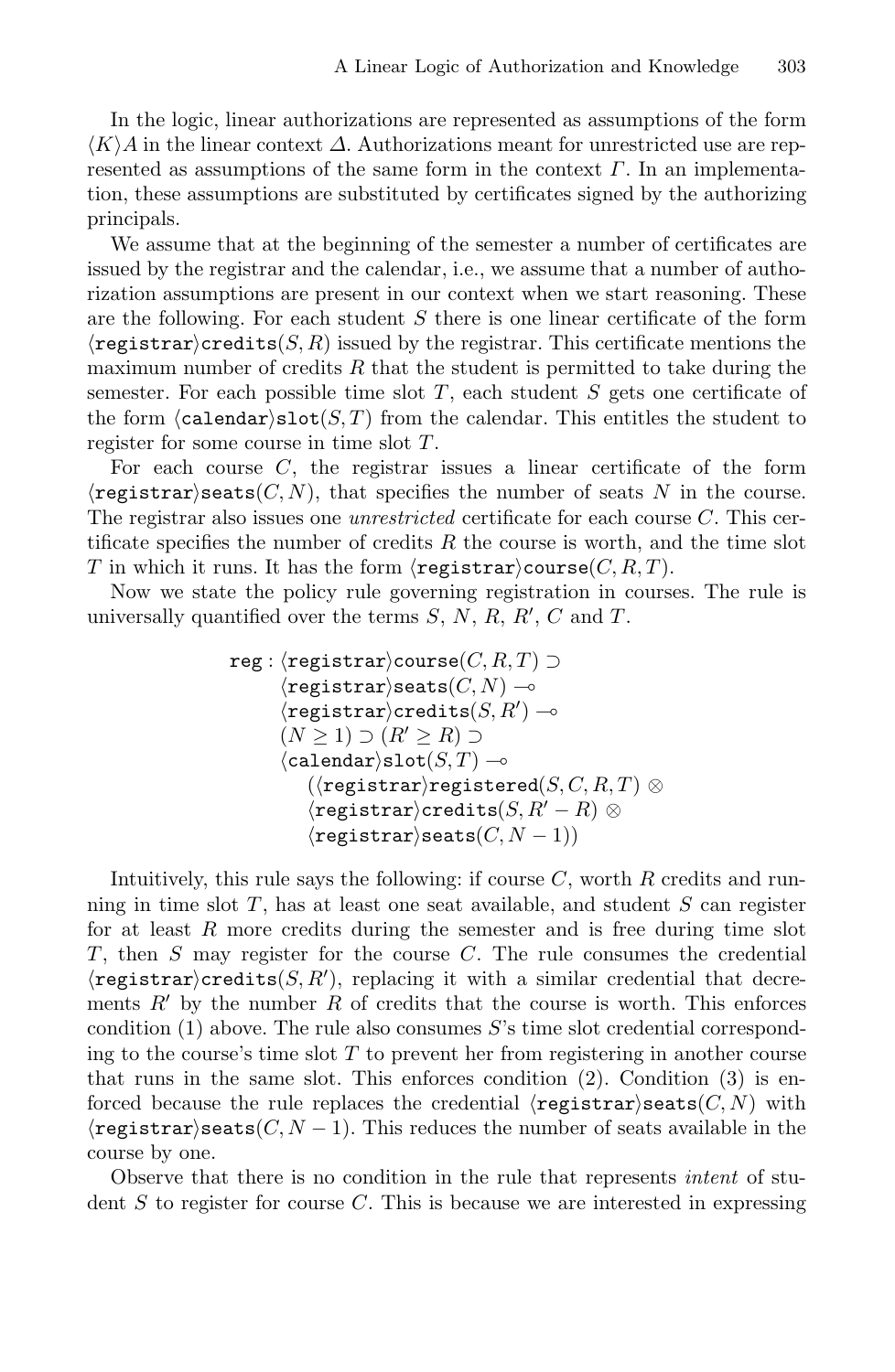only the security aspects of the system in the logic. If this rule were to be implemented, say using a protocol, it would be necessary to ensure that the rule is used only when student  $S$  is actually willing to register for the course  $C$ .

**Atomicity in policy implementation.** In any realistic implementation of the above policy, it is essential that the policy rule reg be used atomically, i.e., in any application of the rule, all its pre-conditions be satisfied simultaneously.<sup>2</sup> This is significant due to linearity, because proving some pre-conditions of the rule may utilize linear resources, and a partial application of the rule may result in a situation where linear resources are incorrectly consumed.

A simple example illustrates this point. Suppose a student S wishes to register for course C worth R credits in time slot T and the following hold: (a) the course has a seat (there is a certificate  $\langle \text{register} \rangle \text{seats}(C,N)$ , where  $N \geq 1$ ), (b) the student S has sufficient number of available credits (she has a certificate  $\langle {\tt registry}\rangle$ credits $(S, R')$  where  $R' \geq R$ ), and (c) S does not have the required time slot certificate  $\langle \text{calendar} \rangle \text{slot}(S, T)$ . If we were to permit non-atomic use of the policy rule, we could consume the linear certificates mentioned in (a) and (b) to conclude the following:

> $\langle {\tt calendar} \rangle {\tt slot}(S, T) \multimap$  $(\langle$ registrar $\rangle$ registered $(S, C, R, T)$   $\otimes$  $\langle$ registrar $\rangle$ credits $(S, R' - R) \otimes$  $\langle$ registrar $\rangle$ seats $(C, N - 1)$ )

However, since the student does not have the required time slot certificate  $\langle \text{calendar}\rangle$ slot $(S, T)$ , we cannot proceed any further. At this point, the system is stuck in an inconsistent state because two linear certificates mentioning the number of seats in course  $C$  and student  $S$ 's available credits have been consumed. No student can register in course  $C$  now, and  $S$  cannot register for any other course. Thus it is essential that the policy rule above (and in general, any policy rule that uses linear resources), be enforced atomically in an implementation.

**Atomicity in the logic.** If we can enforce atomicity of policy rules at the level of the logic itself, we can reason more faithfully about the consequences of policies using the logic. In particular, we can prove useful invariance properties of the system as it evolves under a particular policy. Since atomicity is an artifact of the implementation, the method used to enforce it in the logic should not affect logical consequence or provability in the logic. One such method is focusing [\[5\]](#page-15-6), which is a proof search technique that combines a number of inference steps atomically without affecting provability. A detailed description of focusing is beyond the scope of this paper. In the following we present it only to the extent that is appropriate for our purpose. We convert each policy rule into a derived inference rule, which we add to the logic. Atomicity is forced implicitly by the inference rule. For example, the rule reg can be converted to the following inference rule.

<sup>&</sup>lt;sup>2</sup> The pre-conditions of a rule  $A_1 \rightarrow \ldots A_n \rightarrow B$  are  $A_1, \ldots, A_n$ .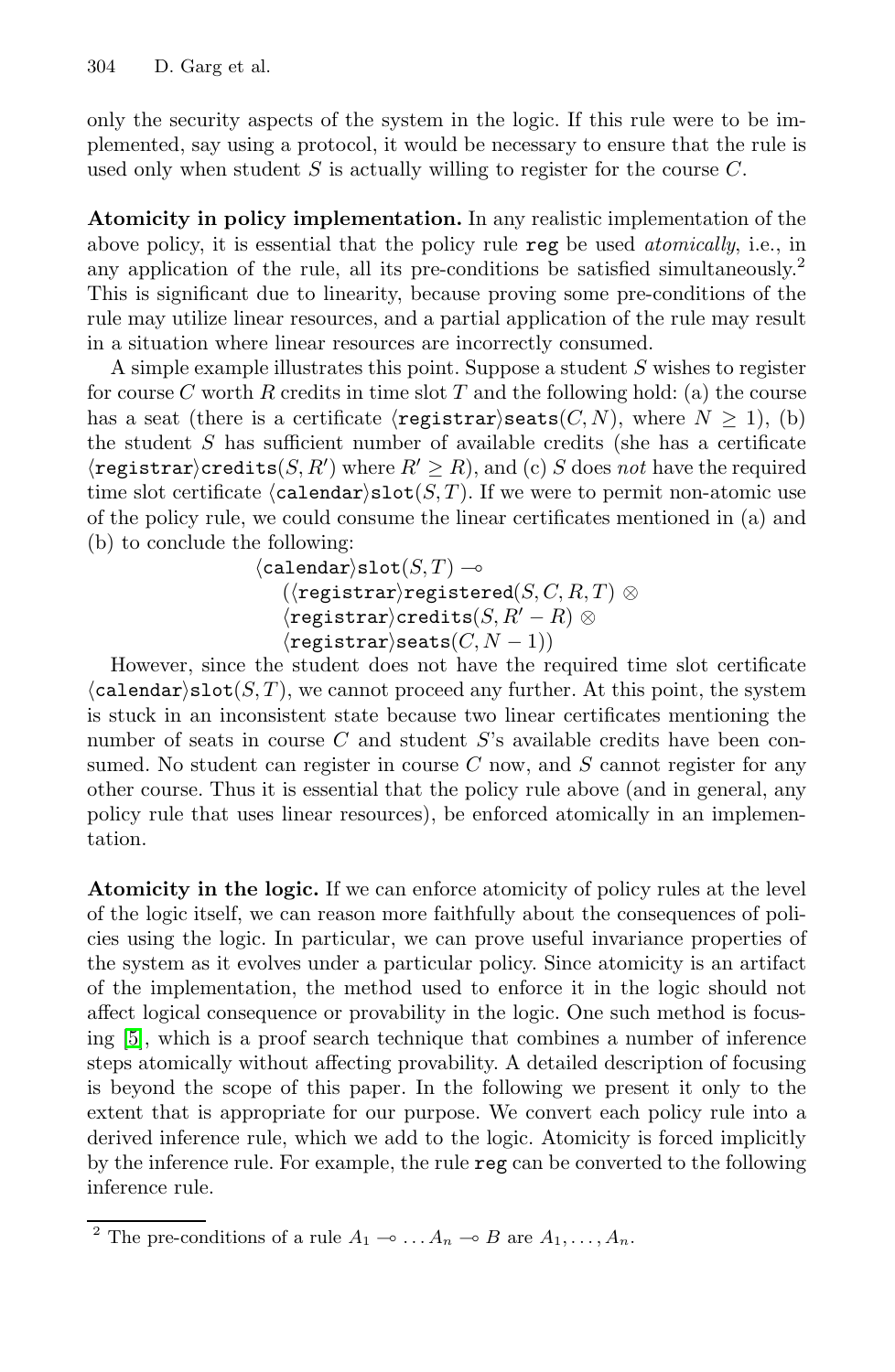$$
\Gamma; \implies \langle \text{register} \rangle \text{course}(C, R, T)
$$
\n
$$
\Gamma; \Delta_1 \implies \langle \text{register} \rangle \text{seats}(C, N)
$$
\n
$$
\Gamma; \Delta_2 \implies \langle \text{register} \rangle \text{credits}(S, R')
$$
\n
$$
\Gamma; \implies N \ge 1
$$
\n
$$
\Gamma; \implies R' \ge R
$$
\n
$$
\Gamma; \Delta_3 \implies \langle \text{calendar} \rangle \text{slot}(S, T)
$$
\n
$$
\Gamma; \Delta_4, \langle \text{register} \rangle \text{registered}(S, C, R, T),
$$
\n
$$
\langle \text{register} \rangle \text{credits}(S, R' - R), \langle \text{register} \rangle \text{seats}(C, N - 1) \implies \gamma
$$
\n
$$
\langle \text{reg})
$$

 $\Gamma; \Delta_1 \Delta_2 \Delta_3 \Delta_4 \Longrightarrow \gamma$  (reg)

Read bottom up, the rule says that we can conclude  $\gamma$  using the linear resources  $\Delta_1 \Delta_2 \Delta_3 \Delta_4$ , if we can prove the preconditions of the rule reg using  $\Delta_1$ ,  $\Delta_2$  and  $\Delta_3$ , and use  $\Delta_4$  and the three authorizations produced by reg to prove  $\gamma$ . This is exactly the behavior of the rule reg if it were implemented atomically.

**System states and steps.** We now formalize a notion of system state and state transition (step) for our example. Once we have these definitions we can prove that certain properties of system states are invariant under steps. These properties can be used to establish that the policy satisfies the three conditions mentioned at the beginning of the example. Informally, a state of the system is a pair of contexts  $\Gamma$ ;  $\Delta$  that contains only those authorizations that are relevant to our example.

<span id="page-8-0"></span>**Definition 2 (State).** A state of the system is a pair of contexts  $\Gamma$ ;  $\Delta$ , satisfying the following conditions.

- 1. All assumptions in  $\Gamma$  have the form  $\langle \text{register} \rangle \text{course}(C, R, T)$ .
- 2. All assumptions in  $\Delta$  have one of the forms  $\langle \text{registrar} \rangle \text{credits}(S, R)$ ,  $\langle$ calendar $\rangle$ slot $(S, T)$ ,  $\langle$ registrar $\rangle$ registered $(S, C, R, T)$  or  $\langle$ registrar $\rangle$ seats $(C, N)$ .
- 3. For each student S,  $\Delta$  has exactly one assumption of the form  $\langle$ registrar $\rangle$ credits $(S, R)$ .
- <span id="page-8-2"></span>4. For each student  $S$  and each time slot  $T$ , there is at most one assumption of one of the following forms in  $\Delta$ : (calendar)slot(S,T) and  $\langle$ registrar $\rangle$ registered $(S, C, R, T)$ .
- 5. For each course C, there is exactly one assumption of the form  $\langle \text{register} \rangle \text{course}(C, R, T)$  in  $\Gamma$  and one assumption of the form  $\langle$ registrar $\rangle$ seats $(C, N)$  in  $\Delta$ .
- 6. For each student  $S$  and each course  $C$ , there is at most one assumption of the form  $\langle$ registrar $\rangle$ registered $(S, C, R, T)$  in  $\Delta$ .

<span id="page-8-1"></span>Next, we define a state change, or step of the system. This notion is closely related to a similar idea from multi-set rewriting [\[10\]](#page-15-7).

**Definition 3 (Step).** We say that the pair of contexts  $\Gamma$ ;  $\Delta$  steps to the pair  $\varGamma';\varDelta'$  (written  $\varGamma;\varDelta\longrightarrow\varGamma';\varDelta'$ ), if there is a derivation of  $\varGamma;\varDelta\Longrightarrow\gamma$  from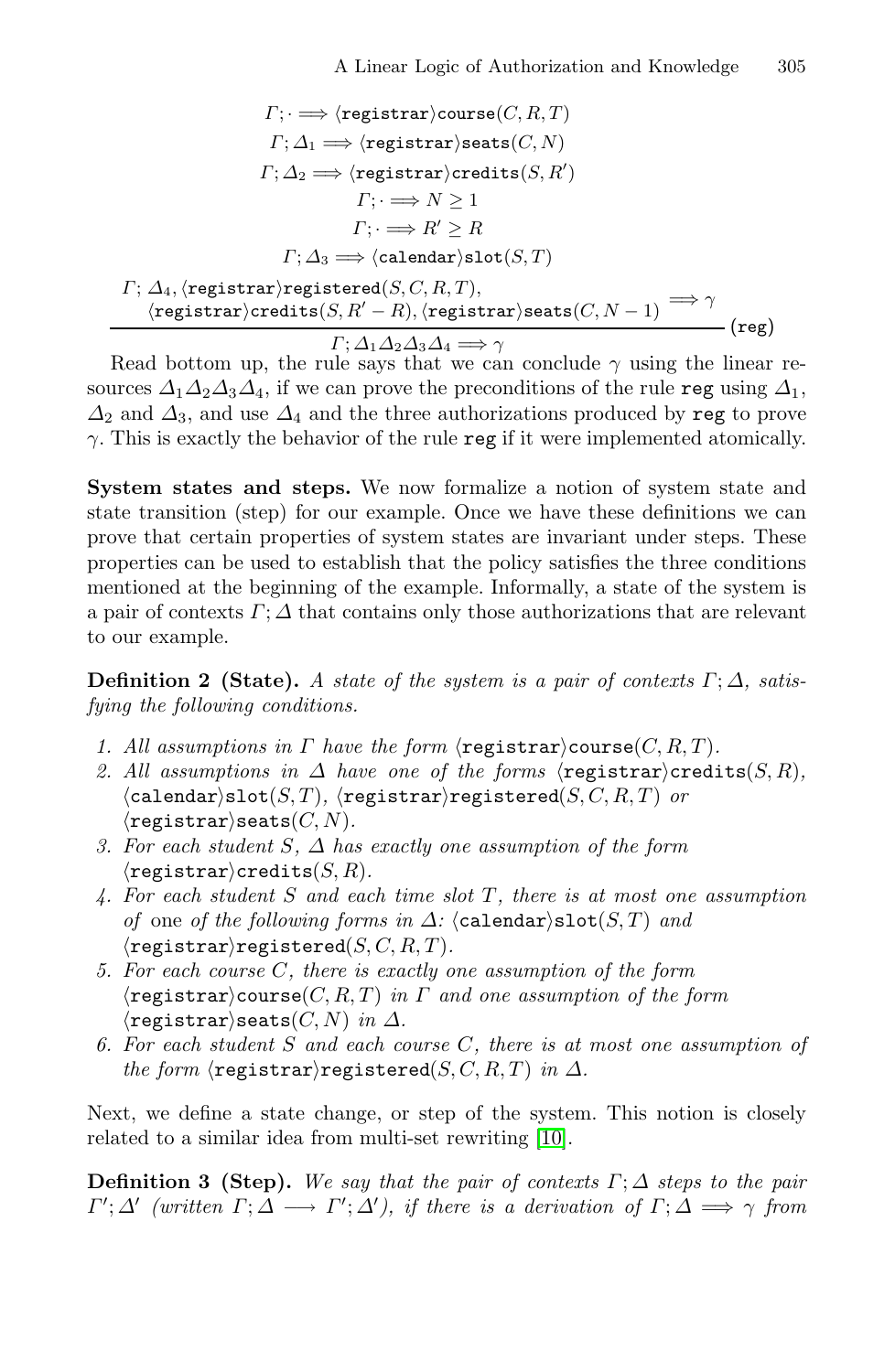$\Gamma: \Delta' \longrightarrow \gamma$  that is parametric in the conclusion  $\gamma$ , i.e., there is a derivation of the following form that is correct for every  $\gamma$ .

$$
\Gamma'; \Delta' \Longrightarrow \gamma
$$

$$
\vdots
$$

$$
\Gamma; \Delta \Longrightarrow \gamma
$$

<span id="page-9-0"></span>By definition,  $\longrightarrow$  is a transitive relation and  $\longrightarrow^*=\longrightarrow$ . The following lemma characterizes  $\longrightarrow$  in terms of smaller inferences.

**Lemma 1 (Characterization of steps).** Let  $\Gamma$ ;  $\Delta$  be a state, i.e., it satisfies all conditions in definition [2.](#page-8-0) Suppose  $\Gamma; \Delta \longrightarrow \Gamma'; \Delta'$ . Then  $\Gamma = \Gamma'$  and the corresponding derivation from definition [3](#page-8-1) must have the following form (for some  $n \geq 0$ ).

$$
\begin{array}{c}\n\cdots & \Gamma; \Delta' \Longrightarrow \gamma \quad (\text{reg}) \\
\hline\n\Gamma; \Delta_n \Longrightarrow \gamma \quad (\text{reg})\n\end{array}
$$
\n
$$
\begin{array}{c}\n\cdots & \Gamma; \Delta_1 \Longrightarrow \gamma \quad (\text{reg})\n\end{array}
$$
\n
$$
\begin{array}{c}\n\cdots & \Gamma; \Delta \Longrightarrow \gamma \quad (\text{reg})\n\end{array}
$$

Further, the pairs  $\Gamma; \Delta_i$  and  $\Gamma; \Delta'$  are states of the system, i.e., they satisfy the conditions in definition [2.](#page-8-0)

Proof. The proof of this lemma follows by observing that if we reason backwards from the sequent  $\Gamma: \Delta \longrightarrow \gamma$ , then the only rule that applies is reg. This is because  $\gamma$  is parametric (so no right rule applies). Further, we assumed that  $\Gamma: \Delta$  is a state, and hence the only assumptions are of the form  $\langle K \rangle A$ , and so no left rule applies either because the form of  $\gamma$  is unknown. This argument can now be repeated.  $\square$ 

Lemma [1](#page-9-0) provides us an induction principle for reasoning with steps. We can induct on the number of (reg) rules in the derivation mentioned in the lemma. Using this method we can prove the following correctness proposition.

<span id="page-9-1"></span>**Property 1 (Correctness of the policy).** Suppose  $\Gamma$ ;  $\Delta$  is a state and  $\Gamma$ ;  $\Delta$  $\longrightarrow \Gamma; \Delta'$ . Then the following hold.

- 1. For each student S, the sum of all credits R in authorizations of the form  $r$ egistrar $\c{c}$ redits $(S, R)$  and  $\c{registrar}$ registered $(S, C, R, T)$  in the context  $\Delta$  is the same the corresponding sum in  $\Delta'$ .
- 2. For every time slot  $T$ , and every student  $S$ , there is at most one authorization of the form  $\langle \texttt{register} \rangle \texttt{registered}(S, C, R, T)$  in  $\Delta$  and  $\Delta'$ .
- 3. For each course  $C$ , the sum of  $N$  in the (unique) certificate of the form  $\langle \text{registerar} \rangle$  seats $(C, N)$  and the number of certificates of the form  $\langle$ registrar $\rangle$ registered $(S, C, R, T)$  in the context  $\Delta$  is the same as the corresponding sum in  $\Delta'$ .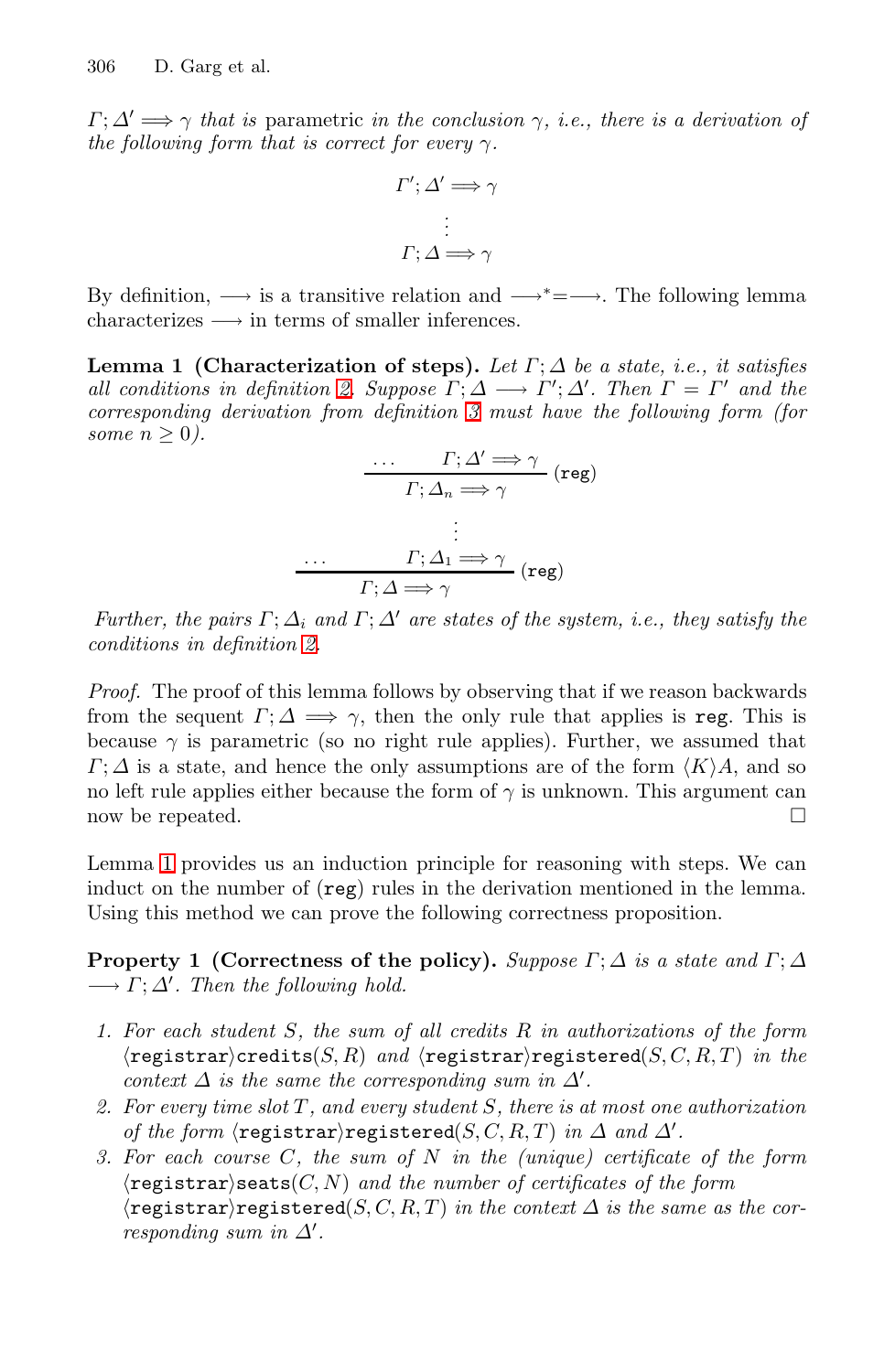*Proof.* (1) and (3) follow by induction on the number of  $(reg)$  rules in the derivation corresponding to  $\Gamma: \Delta \longrightarrow \Gamma: \Delta'$  from lemma [1.](#page-9-0) (2) follows from the fact that  $\Gamma$ ;  $\Delta'$  must be a state (lemma [1\)](#page-9-0) and that each state satisfies clause [4](#page-8-2) of definition [2.](#page-8-0)

Observe that if we start from a state  $\Gamma$ ;  $\Delta$  which has no assumptions of the form  $\langle$ registrar $\rangle$ registered $(S, C, R, T)$ , then the three statements of the above proposition imply the three correctness conditions mentioned at the beginning of the example for the state  $\Gamma$ ;  $\Delta'$ . This formally proves that the policy implemented by the rule reg is correct with respect to those conditions.

#### <span id="page-10-0"></span>**5.2 Monetary Instruments**

We describe a monetary system involving bank accounts, checks, promissory notes and tradeable items in our logic. In addition to linear authorizations, this example uses linear possessions to represent various monetary resources in the hands of principals. We use an approach similar to the previous example. First we describe the system in our logic using specific predicates and policy rules. Then we convert the policy rules to inference rules in order to force atomicity. Next, we define a notion of state and step for the system. Finally, we characterize steps in a manner analogous to lemma [1,](#page-9-0) and use this to prove two properties of the monetary system. The first property says that the total amount of money in the system remains unchanged as the system evolves. The second property says that the net assets of every principal remain constant.

We assume the existence of at least two principals, the bank and a credit company cc. We assume that every principal has an account in the bank. We represent account balances of principals as assumptions of linear possession: the assumption bank has balance(K, N) represents the fact that K has N dollars in her bank account. In particular, the bank maintains its own account. This is represented as bank has balance(bank,  $N$ ).

A check for amount N is represented by the proposition  $\text{check}(N)$ .<sup>3</sup> A check is useful only when signed by a principal, who promises to pay the corresponding amount to its bearer, and possessed by some other principal who can use it. A check for N dollars signed by K, and possessed by  $K'$  is represented as K' has  $\langle K \rangle$ check $(N)$ . Observe the difference in the use of affirmation and knowledge here:  $K$ 's signature on the check is represented using an affirmation, which corresponds realistically to the fact that the check is an intent of payment made by K, whereas the fact that  $K'$  holds the check is represented using linear possession.

A promissory note of amount N signed by principal  $K$  and possessed by principal K' is represented by the assumption K' has  $\langle K \rangle$ iou $(N)$ . The difference between a promissory note and check is that a check can be cashed at a bank whereas a promissory note cannot be. We assume that the credit company holds one promissory note of the form cc has  $\langle K \rangle$ iou $(N)$ , for each principal K. The

<sup>&</sup>lt;sup>3</sup> In order to keep the representation simple, we do not write the beneficiary of the check as an explicit argument in the predicate check.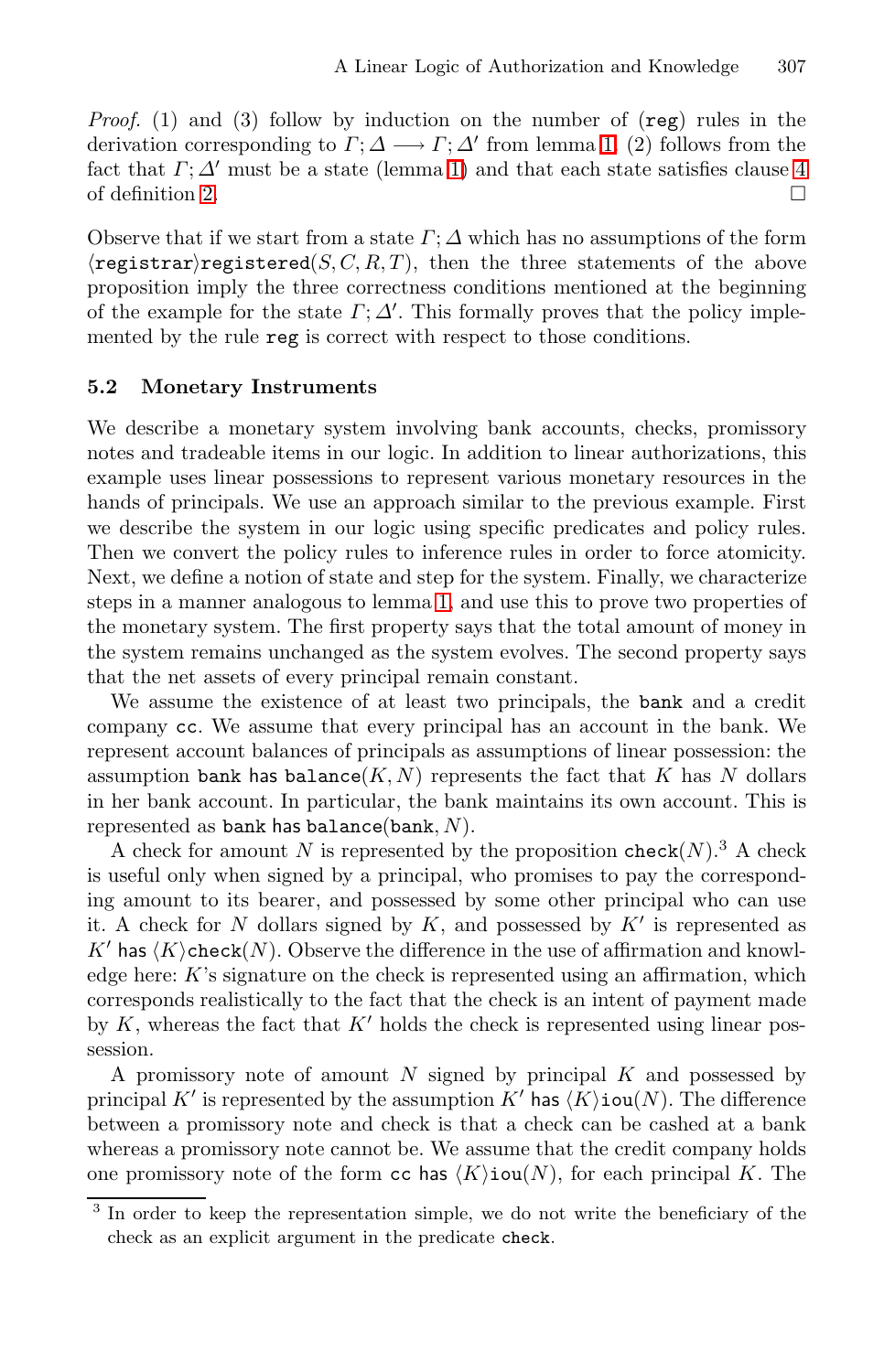ax $\texttt{1}: [L] \langle K \rangle$ check $(N) \multimap [\texttt{bank}]$ balance $(K, N_1) \multimap$  $[\texttt{bank}] \texttt{balance}(L, N_2) \multimap (N_1 \geq N) \supset$  $([bank] balance(K,N_1-N) \otimes [bank] balance(L,N_2+N))$  $\mathtt{ax2}: [\mathtt{bank}]$ balance $(K, N_1) \multimap [\mathtt{bank}]$ balance $(\mathtt{bank}, N_2) \multimap (N_1 \geq N) \supset$  $([{\tt bank}]{\tt balance}(K,N_1-N)\otimes$  $[K]\langle$ bank $\rangle$ check $(N)\otimes$  $[\text{bank}]$ balance $(\text{bank}, N_2 + N))$  $\mathtt{ax3} : [\mathtt{cc}] \langle K \rangle \mathtt{iou}(N) \multimap ([\mathtt{cc}] \langle K \rangle \mathtt{iou}(N+N')\ \otimes\ [K] \langle \mathtt{cc} \rangle \mathtt{check}(N'))$  $\mathtt{ax4}:[L]\langle M\rangle\mathtt{check}(N)\multimap [K]\mathtt{item}(N)\multimap ([L]\mathtt{item}(N)\ \otimes\ [K]\langle M\rangle\mathtt{check}(N))$  $\mathtt{ax5}: [K]\langle L\rangle$ check $(N) \multimap [\texttt{cc}]\langle K\rangle$ iou $(N') \multimap (N' \geq N) \supset$  $(\textsf{[cc]} \langle K \rangle \textsf{iou}(N'-N) \ \otimes \ \textsf{[cc]} \langle L \rangle \textsf{check}(N))$  $\mathtt{ax6}: [K]\langle K\rangle$ check $(N)$ **Fig. 1.** Rules for the monetary system in section [5.2](#page-10-0)

<span id="page-11-0"></span>amount N may be zero if K does not owe the credit company anything. Finally, we have tradeable items in the system. An item of value  $N$  possessed by  $K$  is represented as  $K$  has item $(N)$ .

Various possible transactions in the system are represented by the rules ax1 ax6 shown in figure [1.](#page-11-0) These rules are universally quantified over terms in uppercase. (ax1) says that if a principal L has a check for amount N signed by  $K$ , she may take it to the bank and get it cashed. In the process, the bank increments L's balance by N and decrements K's balance by the same amount.  $(ax2)$ permits a principal  $K$  having account balance at least  $N$  to obtain a banker's check for that amount. The bank transfers the amount  $N$  from  $K$ 's account to its own and gives K a signed check for the same amount.  $(ax3)$  says that the credit company is willing to sign checks for principals by taking promissory notes from them.

If a principal K possesses an item worth N, she can sell it to  $L$ , provided  $L$ can produce a check for the same amount. This is represented by (ax4). The check moves from L to K during the transaction. ( $ax5$ ) permits a principal K to pay the credit company using a check.  $(ax6)$  says that any principal K may sign a check for any amount  $N$ .

As with our last example, we convert each of these policy rules to an inference rule, which we add to our logic. For brevity, we omit an explicit description of the rules. We proceed to define the notion of state and step for our system. In this example there are no unrestricted resources; therefore we omit the context Γ from our definitions.

<span id="page-11-1"></span>**Definition 4 (State).** A state of the system is a context  $\Delta$  satisfying the following conditions.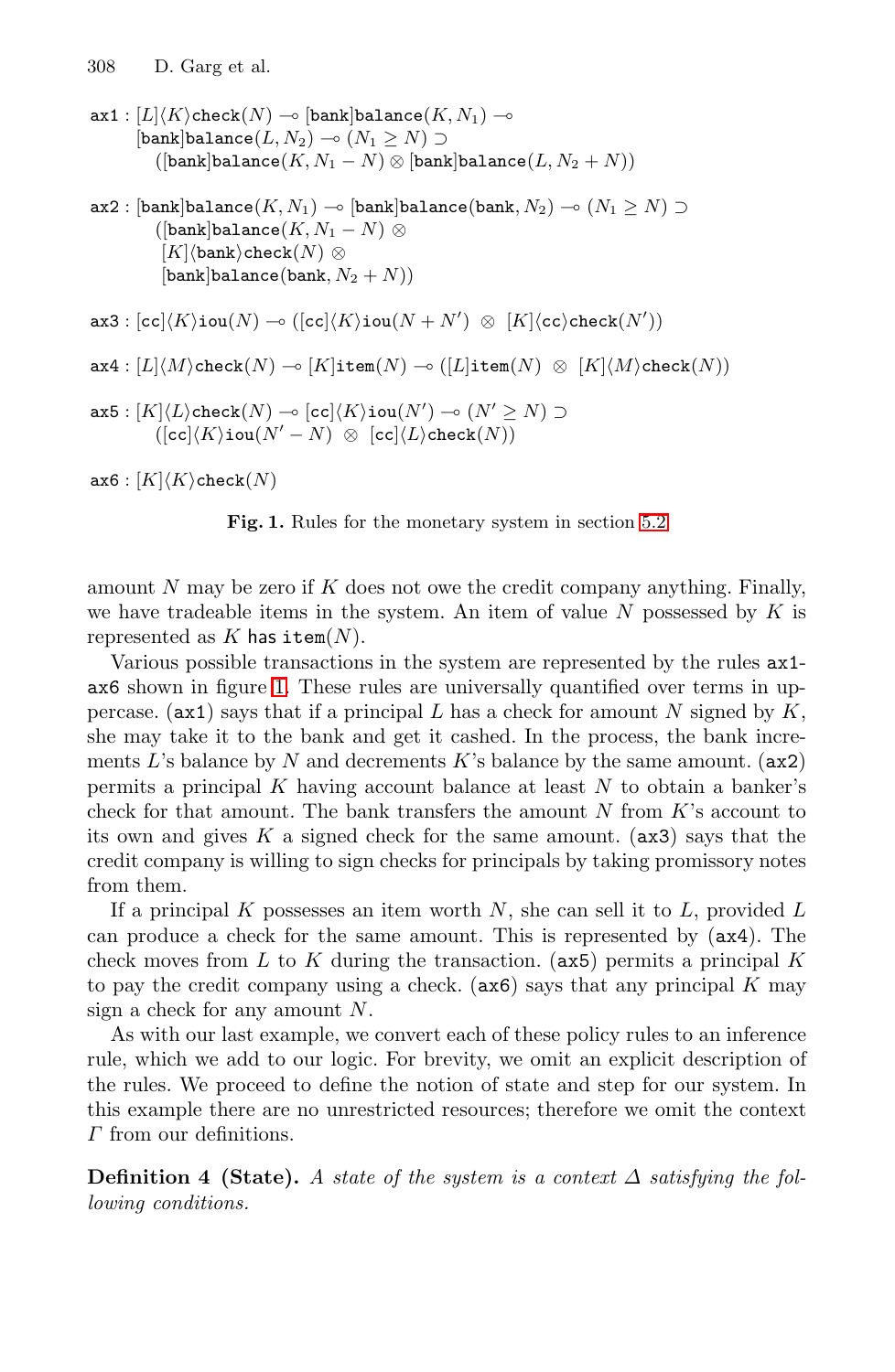- 1.  $\Delta$  contains assumptions of the following forms only: (a) bank has balance  $(K, N)$ , (b) cc has  $\langle K \rangle$ iou $(N)$ , (c) K has  $\langle L \rangle$ check $(N)$ , and (d) K has  $item(N).$
- 2. For each principal K, there is exactly one assumption of each of the following forms in  $\Delta$ : bank has balance $(K, N)$ , and cc has  $\langle K \rangle$ iou $(N)$ .

<span id="page-12-0"></span>The definition of a transition step is similar to that in the previous example.

**Definition 5 (Step).** We say that the context  $\Delta$  steps to  $\Delta'$  (written  $\Delta \longrightarrow \Delta'$ ) if there is a derivation of  $\cdot; \Delta \implies \gamma$  from the assumption  $\cdot; \Delta' \implies \gamma$  that is parametric in the conclusion  $\gamma$ .

<span id="page-12-1"></span>Now we state a characterization lemma for steps, similar to lemma [1.](#page-9-0)

**Lemma 2 (Characterization of steps).** Suppose  $\Delta$  is a state, i.e., it satisfies the conditions in definition [4.](#page-11-1) Let  $\Delta \longrightarrow \Delta'$ . Then the corresponding derivation from definition [5](#page-12-0) has the following form, where each rule marked  $(*)$  is an inference rule derived from one of the policy rules (ax1)-(ax6).

$$
\begin{array}{ccc}\n\cdots & \mathbf{i} \, \Delta' \Longrightarrow \gamma \\
\hline\n\vdots \Delta_n \Longrightarrow \gamma\n\end{array} (*)
$$
\n
$$
\begin{array}{ccc}\n\vdots & \\
\cdots & \mathbf{i} \, \Delta_1 \Longrightarrow \gamma \\
\hline\n\vdots & \\
\mathbf{i} \, \Delta_2 \Longrightarrow \gamma\n\end{array} (*)
$$

Further,  $\Delta_i$  and  $\Delta'$  are states of the system, i.e., they satisfy the conditions in definition [4.](#page-11-1)

As before, this lemma gives us an induction principle for steps. Using that we can prove the property shown below. The first statement in the property says that the total amount of money in the system (as measured by the sum of the bank balances of all principals) remains constant. The second statement says that the net assets of every principal remain the same as the system evolves.

<span id="page-12-2"></span>**Property 2 (Consistency).** Let  $\Delta$  be a state, and  $\Delta \longrightarrow \Delta'$ . Then the following hold.

- 1. The sum of all N such that bank has balance(K, N) exists in  $\Delta$ , is the same as the corresponding sum for  $\Delta'$ .
- 2. For each principal  $K$ , the sum of amounts  $N$  in all assumptions of the form bank has balance $(K, N)$ , K has  $\langle L \rangle$ check $(N)$  and K has item $(N)$  minus the sum of amounts N in assumptions of the form L has  $\langle K \rangle$ check $(N)$  and cc has  $\langle K \rangle$ iou $(N)$  is the same for both  $\Delta$  and  $\Delta'$ .

*Proof.* By induction on the number of rules marked  $(*)$  in the derivation corresponding to  $\Delta \longrightarrow \Delta'$  from lemma [2.](#page-12-1)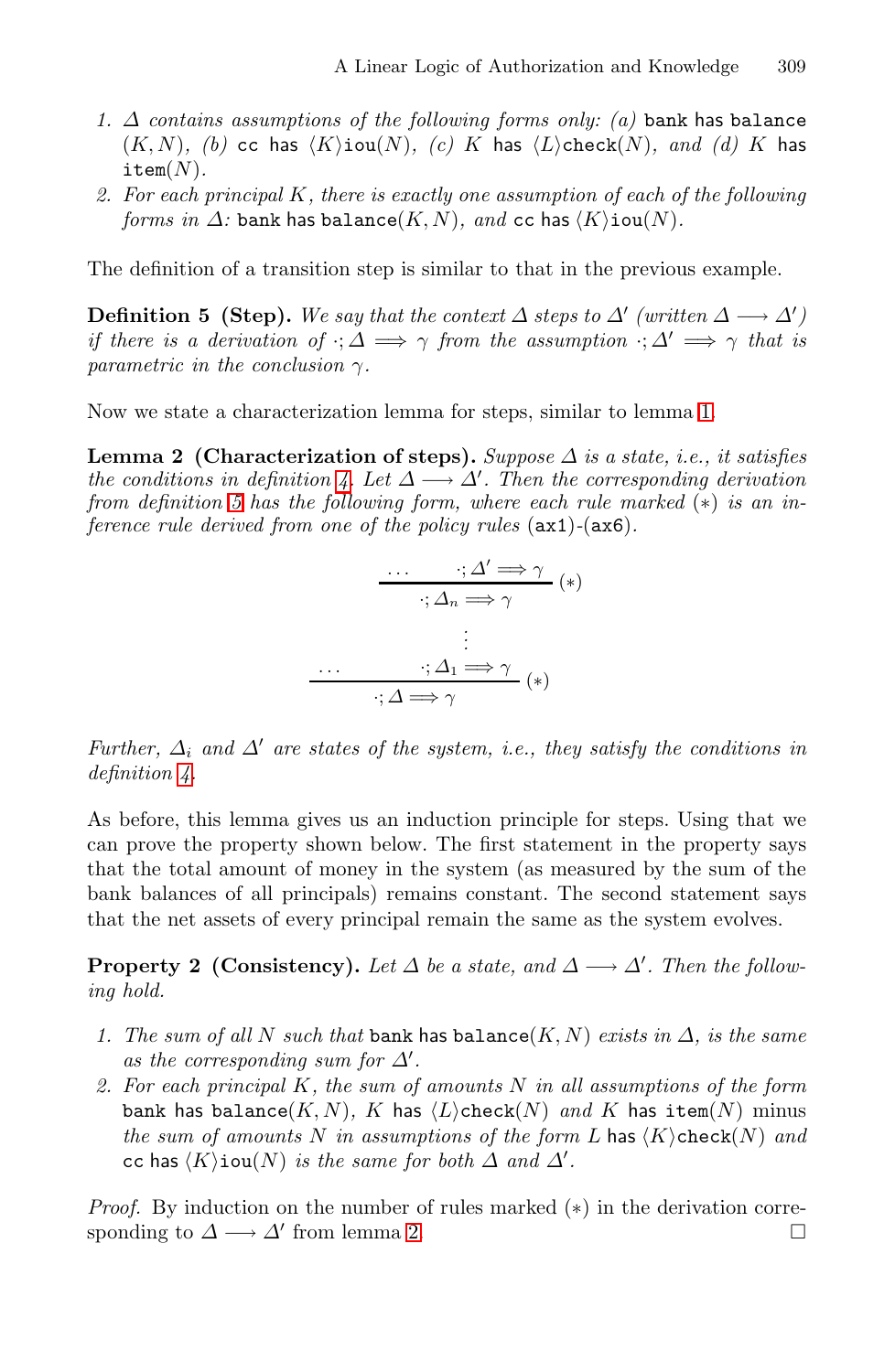**Generic description of atomicity and steps.** In reasoning about the policies expressed in the two examples above, we used a number of similar concepts. In each case we had: (a) inference rules derived from policy rules to force atomicity, (b) notion of state, (c) notion of step, and (d) correctness conditions that are invariant across steps (properties [1](#page-9-1) and [2\)](#page-12-2). Of these, the definition of state and correctness are specific to a given policy and hard to generalize, but we can describe atomicity and step for all policies expressible in the logic in a generic manner by building a logic programming language based on our logic. We discuss this briefly.

Our enforcement of atomicity using inference rules is based on focusing. The notion of step relates quite naturally to the idea of forward chaining from proof search. Focusing and forward chaining can be combined systematically to build a logic programming language based on our logic. In such a language, proof search would proceed through interleaving phases of goal directed backward search and forward chaining. For policies expressed in the language, the notions of atomicity and step arise from the semantics of proof search. Technically, such a language requires a new lax modality to separate the two phases of proof search. Prior experience with the language LolliMon [\[17\]](#page-15-8) suggests that this is feasible and can be implemented in practice.

## **6 Related Work**

Our logic combines three major concepts: affirmation, knowledge, and linearity. As far as we are aware, this is the first time that a linear logic of affirmation and knowledge has been proposed and investigated. From the security perspective, affirmations are used for authorization, knowledge to specify the intended flow of information, linear affirmations for use-once credentials, and linear knowledge for possession of consumable resources. In prior work, two of the authors have developed the (non-linear) logic of affirmations for authorization [\[14\]](#page-15-2), which is a small fragment of what is presented here. The use of linearity for single-use credentials together with an enforcement mechanism was first proposed by four of the authors [\[8\]](#page-15-1), but the underlying logic was not fully developed and its properties not investigated. Furthermore, this logic was lacking a treatment of possession and knowledge.

The study of authorization by logical means was initiated by Abadi et al. [\[4\]](#page-15-9). Their logic was classical, presented in an axiomatic style and studied through a Kripke semantics. No proof-theory or meta-theoretic properties like cut elimination were described. Subsequently, a number of authorization logics have been studied and implemented [\[13](#page-15-10)[,9](#page-15-11)[,16,](#page-15-12)[15](#page-15-13)[,12](#page-15-14)[,19\]](#page-15-15). None of these logics is linear or provides proof-theoretic explanation of the logical operators. Further pointers on this line of work can be found in a survey by Abadi [\[2\]](#page-14-1), who has also recently reformulated a (non-linear) constructive authorization logic [\[1\]](#page-14-2) based on DCC [\[3\]](#page-14-3) which is quite similar to a fragment of the logic given here.

The concepts of possession and knowledge are related to the K-operator from epistemic logics (see [\[20\]](#page-15-16) for a survey of epistemic logics), which describes knowl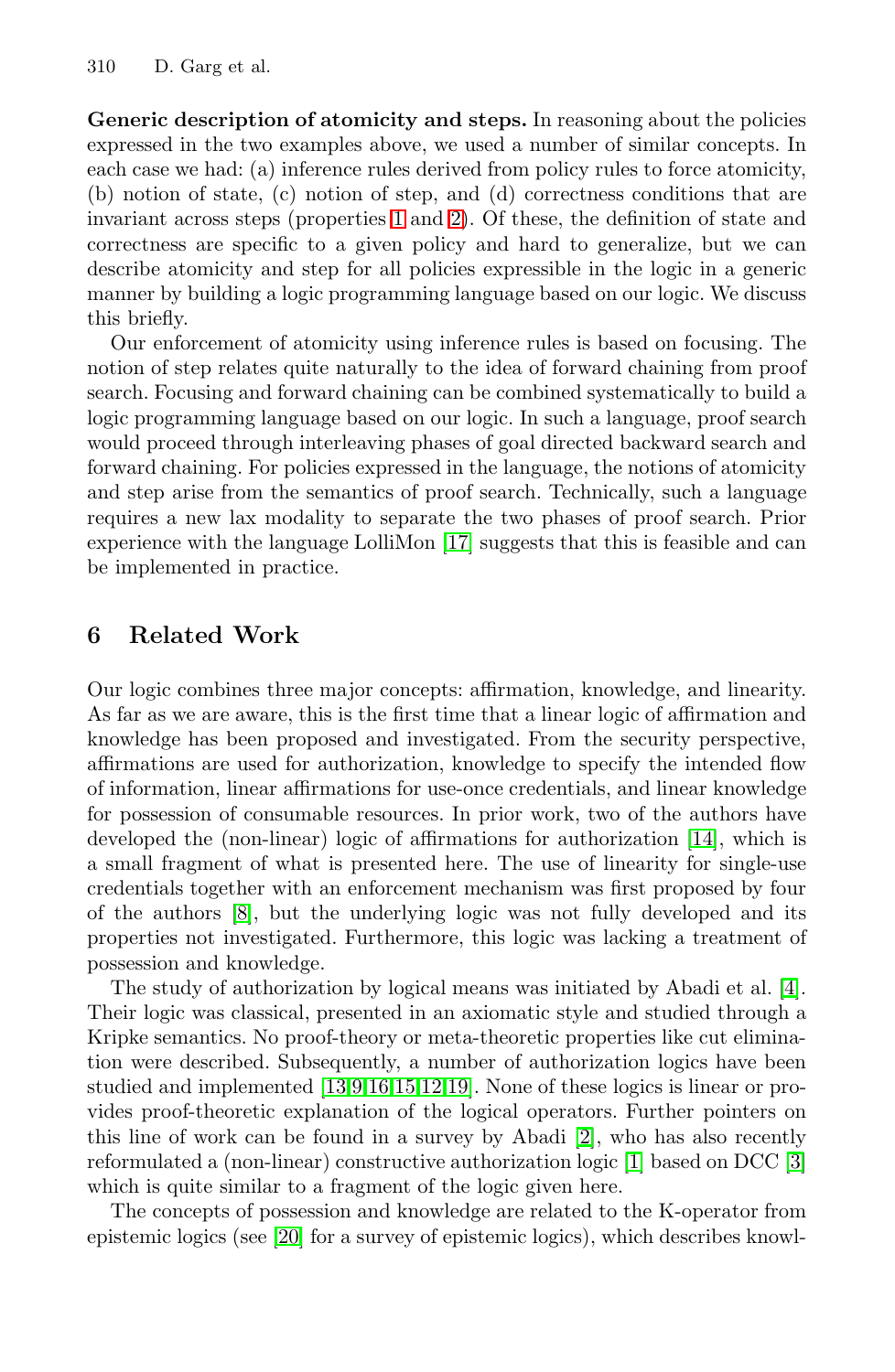edge held by individuals and is similar to our operator  $\llbracket K \rrbracket A$ . As far as we are aware, the study of epistemic logics and its operators has been restricted almost exclusively to the classical setting. Simultaneous use of knowledge and linearity described in this paper to represent resources held by principals also appears to be new.

We believe that the proof-carrying authorization (PCA) [\[6,](#page-15-3)[7\]](#page-15-0) architecture can be extended to implement policies expressed in some fragments of the proposed logic. The main new problem is enforcement of single use and atomicity of operations. Prior work in this direction indicates that contract signing protocols can be used for doing this effectively [\[8\]](#page-15-1). We do not believe it possible to implement the entire logic in a proof-carrying architecture because a proof of authorization may depend on private knowledge held by individuals, and verifying such a proof could result in a breach of security. Therefore, in order to effectively implement this logic using PCA, we have to restrict ourselves to certain fragments, for example, where authorizations made by any principal do not depend on knowledge held by others.

## **7 Conclusion**

We have presented a new constructive linear logic that develops the logical concepts of affirmation and knowledge from judgmental principles. The logic yields a clean proof theory and an analysis of meanings of the connectives from proof rules. We have shown that the logic satisfies cut elimination and demonstrated that policies expressed in the logic are amenable to meta-theoretic analysis regarding their correctness. We believe that this logic is a good foundation for expressing policies involving linear authorizations and resources held by principals.

There are several avenues for future work besides those mentioned with the related work. One is to construct and implement a logic programming language based on this logic, as mentioned at the end of section [5.](#page-5-0) Another avenue for future work is to study non-interference properties for the logic, along the lines of [\[14\]](#page-15-2). These properties permit administrators to explore the consequences of their policies by showing that certain forms of assumptions cannot affect provability of certain other forms of conclusions. A third direction is to extend the logic with explicit constructs for distribution of knowledge on physical sites to reason about networked security systems at a slightly lower level of abstraction.

## <span id="page-14-2"></span><span id="page-14-1"></span><span id="page-14-0"></span>**References**

- 1. Martín Abadi. Personal communication.
- 2. Martín Abadi. Logic in access control. In Proceedings of the 18th Annual Symposium on Logic in Computer Science (LICS'03), pages 228–233, Ottawa, Canada, June 2003. IEEE Computer Society Press.
- <span id="page-14-3"></span>3. Martín Abadi, Anindya Banerjee, Nevin Heintze, and Jon G. Riecke. A core calculus of dependency. In Conference Record of the 26th Sympoisum on Principles Of Programming Languages (POPL'99), pages 147–160, San Antonio, Texas, January 1999. ACM Press.